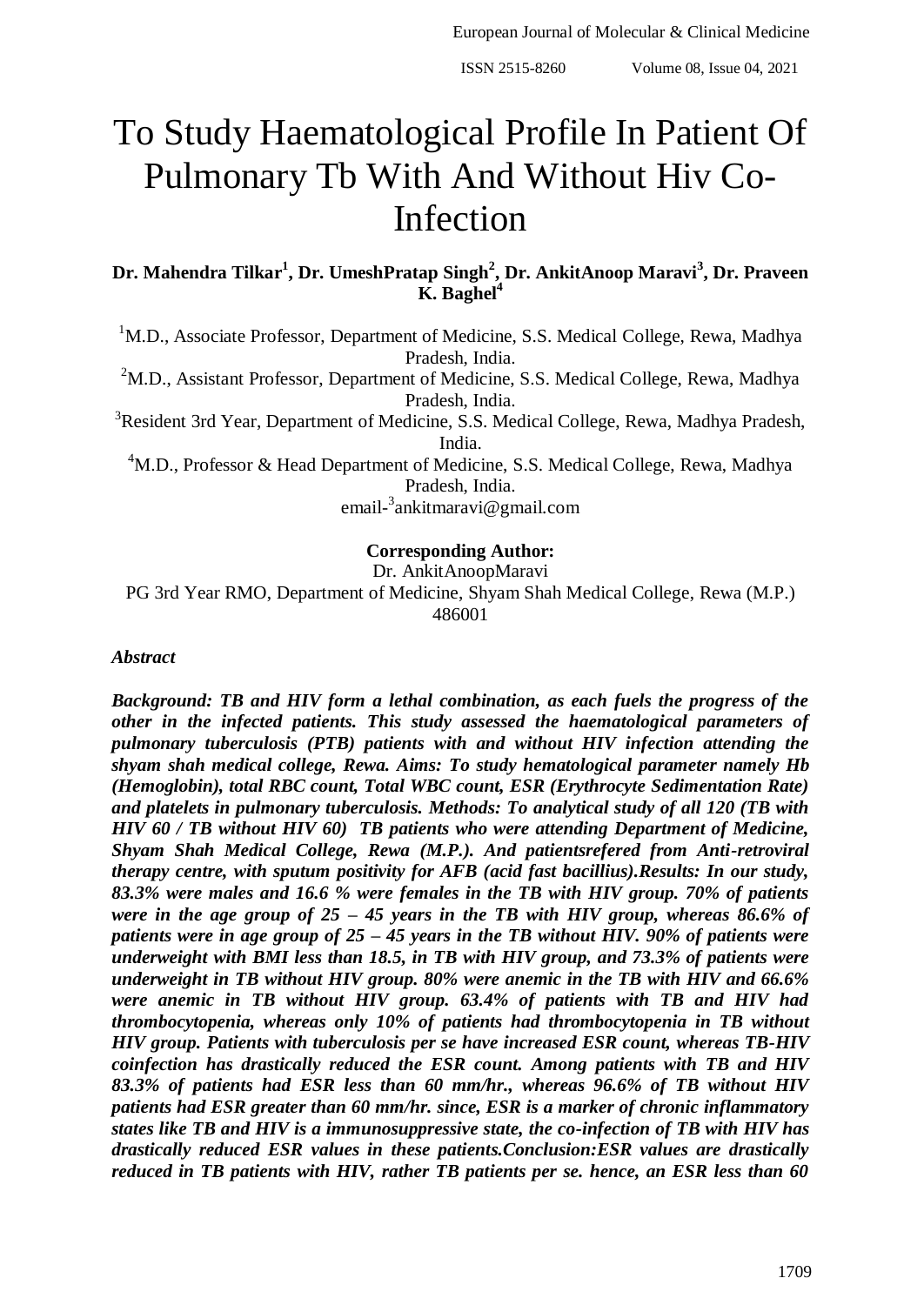*mm / hr in pulmonary tuberculosis patients should arouse a suspicion of underlying immunocompromised state.*

*Keywords: Pulmonary Tuberculosis, Human Immunodeficiency Virus, Haematological Parameters, New TB Patients, Follow up TB Patients, Erythrocyte Sedimentation Rate.*

*Study Design: Observational Study.* 

## **1. INTRODUCTION**

Consequently, the estimated prevalence worldwide is 16 to 20 millions of whom 8-10 million are sputum smear positive and highly infectious The number of persons infected with TB bacillus is estimated to be 6-7 billion, of which 1.3 billion live in developing countries. In India, more than 40% of adults are infected with TB and approximately 1.5 million cases are put on treatment every year. An estimated 5 lakh death from TB occur every year.

Haematological changes have been observed with pulmonary, extrapulmonary and disseminated TB and usually reversible with ATT. Anemia is common in TB. The extent of anemia depends on the extent of the disease; when TB is localized to only one organ eg. Lung. The Hb level is usually normal until the disease has made considerable progress, when a mild to moderate normochromic normocytic or slightly hypochromic anemia may develop. Severe anemia is rare in the absence of complications of TB like disseminated TB, ulceration of bowel etc.

AIDS is a chronic, life-threatening condition caused by the human immunodeficiency virus (HIV). By damaging or destroying the cells of immune system, HIV interferes with body's ability to effectively fight off viruses, bacteria and fungi that cause disease.

HIV infection is associated with numerous abnormalities of hematopoiesis, affecting both the myeloid and lymphoid lineages derived from the hematopoietic stem cell. Thus, as many as 70% to 80% of HIV-infected patients develop anemia during the course of infection, while neutropenia may be seen in more than 50% of individuals with more advanced HIV-related immunodeficiency. Thrombocytopenia is also common, occurring in approximately 40% of patients, and serving as the first symptom or sign of infection in approximately 10% of HIVinfected patients.

The bacterium responsible for TB, *Mycobacterium tuberculosis*, can affect different organs in the human body. The demonstrable changes that PTB plus HIV, PTB, and HIV seropositive patients have in their hematological and metabolic values showed varied pictures as a result of the phase of the infection and the causative agents, *M. tuberculosis* and  $H$ IV<sup>1</sup>.

The hematopoietic system is seriously affected during TB infection. Both myeloid and lymphoid cell lines and plasma components are affected<sup>2</sup>. Specifically, in pulmonary tuberculosis many hematological abnormalities are common and they are valuable aids to the  $diagnostic<sup>3</sup>$ .

These abnormalities are useful indicators providing a clue to diagnosis, assessing the prognosis, and indicating the complication of underlying infection and response to therapy<sup>4</sup>.

Although anemia is the most common complication of both TB and HIV infections, leukocytosis, thrombocytosis, monocytosis, and lymphocytosis are the frequent reported abnormalities<sup>2,3,5,6.</sup> This suggests a systemic response of a patient to active inflammatory responses<sup>7,8</sup>. HIV associated hematological abnormalities are dependent on the level of virus replication, and severe abnormalities are observed in the late stage of AIDS with high viremia. This is worsened when there is TB coinfection where all blood cell lineages are involved $2,9$ .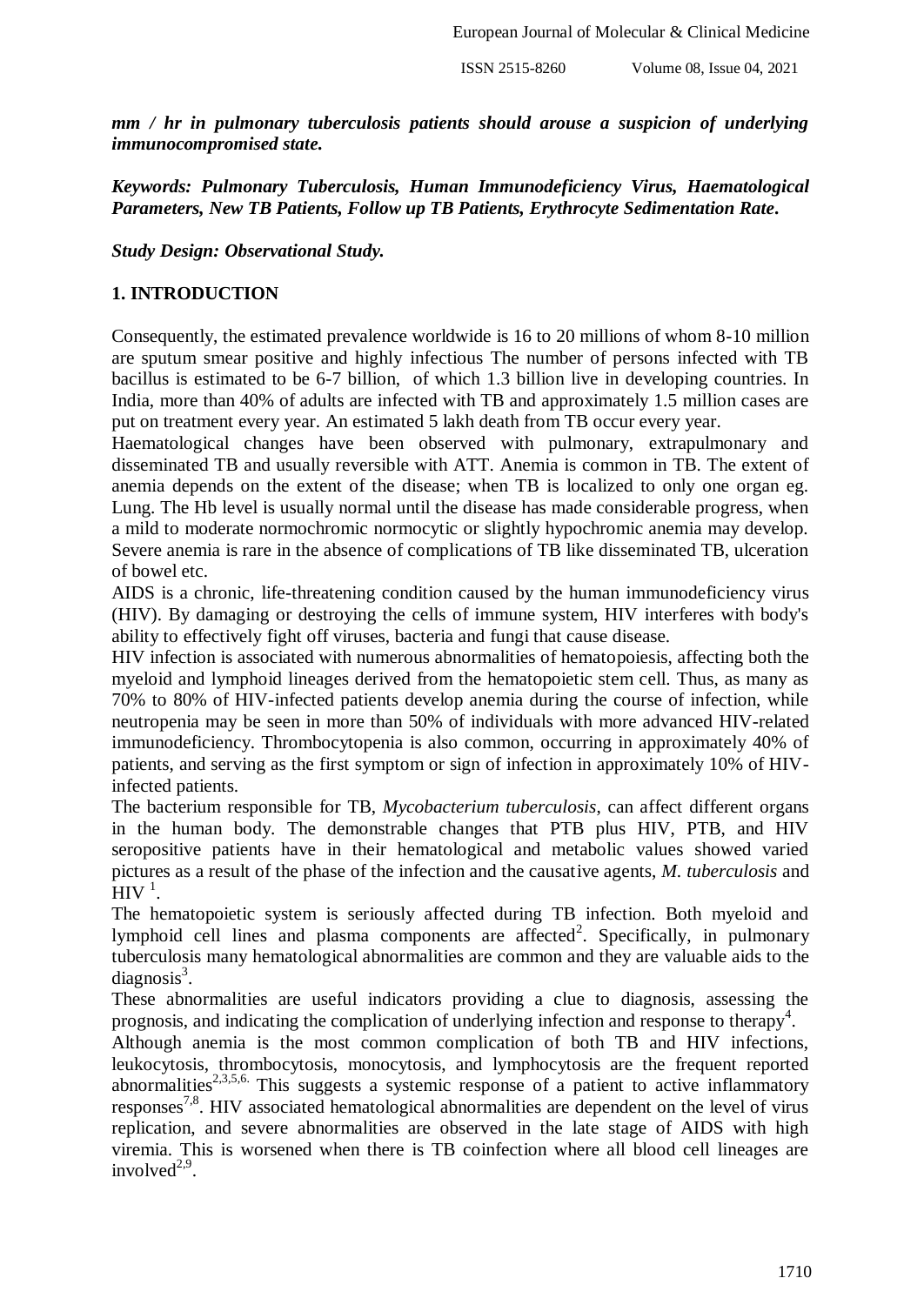Aim of the study to hematological parameter namely Hb (Hemoglobin), total RBC count, Total WBC count, ESR (Erythrocyte Sedimentation Rate) and platelets in pulmonary tuberculosis. To compare the study in HIV-TB co-infected patients, to find out variations among HIV positive and negative patients.

## **2. METHODS**

To analytical study of all 120 (TB with HIV 60 / TB without HIV 60) TB patients who were attending Department of Medicine, Shyam Shah Medical College, Rewa (M.P.). And patientsrefered from Anti-retroviral therapy centre, with sputum positivity for AFB (acid fast bacillius).

A total of 120 cases were taken for the study. They were divided in to two groups. The first group was sputum smear positive pulmonary tuberculosis, which consist of sixty patients and they were HIV ELISA negative, the second group was sputum smear positive pulmonary tuberculosis, which consist of sixty and they were HIV ELISA positive.

## *Inclusion criteria*

In the pulmonary tuberculosis group, all patients with active tuberculosis will be selected for this study. Then according to ELISA positivity they will be divided into TB and HIV-TB coinfected patients. The patients selected will be above the age group of 15 years.

## *Exclusion Criteria*

- 1. Old healed pulmonary tuberculosis lesion.
- 2. Diabetes and other metabolic disorder.
- 3. Malignancy
- 4. Collagen vascular disorder
- 5. Gross organ disorder.
- 6. Patients on steroid, iron therapy, or vitamin therapy.
- 7. Patients with bleeding disorder.
- 8. Tobacco and alcoholics.
- 9. Pregnancy
- 10. Past and current intake of ATT (anti tuberculosis therapy )
- 11. CD4+ < 200 cells / microlitre and HIV RNA copies >1,00,000/ ml.

## *Methods of Data Collection:*

Tuberculosis patients were diagnosed by clinical examination, X-ray chest ( PA view) and sputum smear examination. The sputum smear examination was done by Ziehl- Neelson technique. Sputum specimen was collected on the spot when a patient is suspected to of having tuberculosis. This is called a spot specimen. The patient is then given a sputum container to collect an early morning specimen before his second meeting, this is called early morning specimen. When the patient returns with the early morning specimen, a second spot specimen is also collected.

A full blood, blood count was carried out in a 5ml anticoagulated blood sample. A thick and thin stained blood film was prepared for examination of morphology of the different cells and by specific stains red blood cell, white blood cell and platelet count was determined.

The examination of stained blood film is most important and by this the red cells are examined to access their degree of haemoglobinisation and their shape. If both are normal, they are called as normochromic and normocytic pale staining which suggests under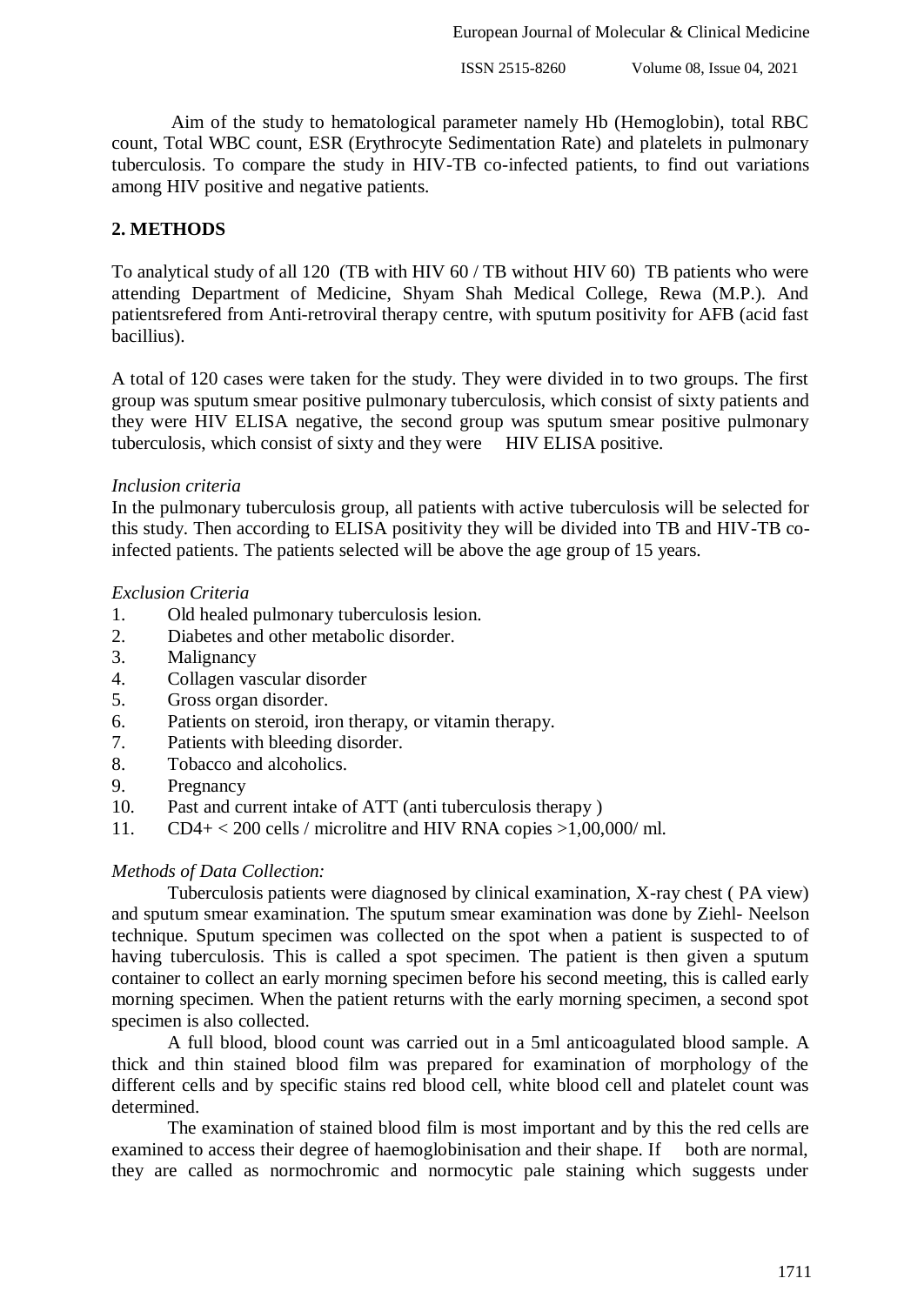haemoglobinisation is called as hypochromia and reduction in the size of RBC is called as microcytosis.

One ml of blood is introduced in to automated cell counter. Specific values like Haemoglobin, RBC count, WBC (total) count, Differential count (D.C), Platelet count, are obtained which are the basic parameters to be studied.

# **3. INVESTIGATION DETAILS**

Hb, TLC, DLC, MCV, MCHC, PC, ESR, Platelet count, CD4 Count, Chest Xray, HIV sputum

## **4. STATISTICAL METHODS**

Data will be collected and managed on an excel work sheet. All values are expressed as mean. Data will be calculated by appropriate statistical test.

#### **5. RESULTS**

|                | $<$ 25 years |               | $25 - 45$ years |               | 45 years |               |  |
|----------------|--------------|---------------|-----------------|---------------|----------|---------------|--|
| <b>Status</b>  | males        | females       | males           | females       | males    | females       |  |
| TB with HIV    |              |               |                 |               | 16       |               |  |
| TB without HIV |              |               | 42              | 10            |          |               |  |
| BMI            | < 18.5       |               | 18.5-24.9       |               | >24.9    |               |  |
|                | n            | $\frac{1}{2}$ |                 | $\frac{1}{2}$ | n        | $\frac{1}{2}$ |  |
| TB with HIV    | 54           | 90            |                 | 10            |          |               |  |
| TB without HIV | 44           | 73.3          | 12              | 20            |          | 6.6           |  |

Table 1- Characteristic Profile

TABLE: 2 CorrelationOf Haematological Parameters According To TB With HIV And Without HIV Status

| <b>Parameter</b>             | <b>Total</b> | <b>PTV/HIV</b> | <b>PTB</b> without HIV |  |  |  |  |  |
|------------------------------|--------------|----------------|------------------------|--|--|--|--|--|
| <b>Haemoglobin</b>           |              |                |                        |  |  |  |  |  |
| $< 11$ gm / dl               | 88           | 48 (54.54%)    | 40 (45.46)             |  |  |  |  |  |
| $>11$ gm / dl                | 32           | 12 (37.5%)     | 20 (62.5%)             |  |  |  |  |  |
| PLATELETS (in cells/cu mm)   |              |                |                        |  |  |  |  |  |
| $<$ 1,50,000 cells/cumm      | 44           | 38 (63.4%)     | 06 (10.0%)             |  |  |  |  |  |
| 1,50,000-3,90,000 cells/cumm | 54           | 22 (36.6%)     | 32 (53.4%)             |  |  |  |  |  |
| $>3,90,000$ cells/cumm       | 22           |                | $22(100.0\%)$          |  |  |  |  |  |
| ESR mm / hr                  |              |                |                        |  |  |  |  |  |
| $0 - 30$ mm / hr             | 32           | 32 (53.4%)     | $0(0\%)$               |  |  |  |  |  |
| $31 - 60$ mm / hr            | 20           | 18 (30.0%)     | $02(3.3\%)$            |  |  |  |  |  |
| $61 - 90$ mm / hr            | 36           | $4(6.6\%)$     | 32 (53.3%)             |  |  |  |  |  |
| $91 - 120$ mm / hr           | 32           | $6(10.0\%)$    | 26 (43.4%)             |  |  |  |  |  |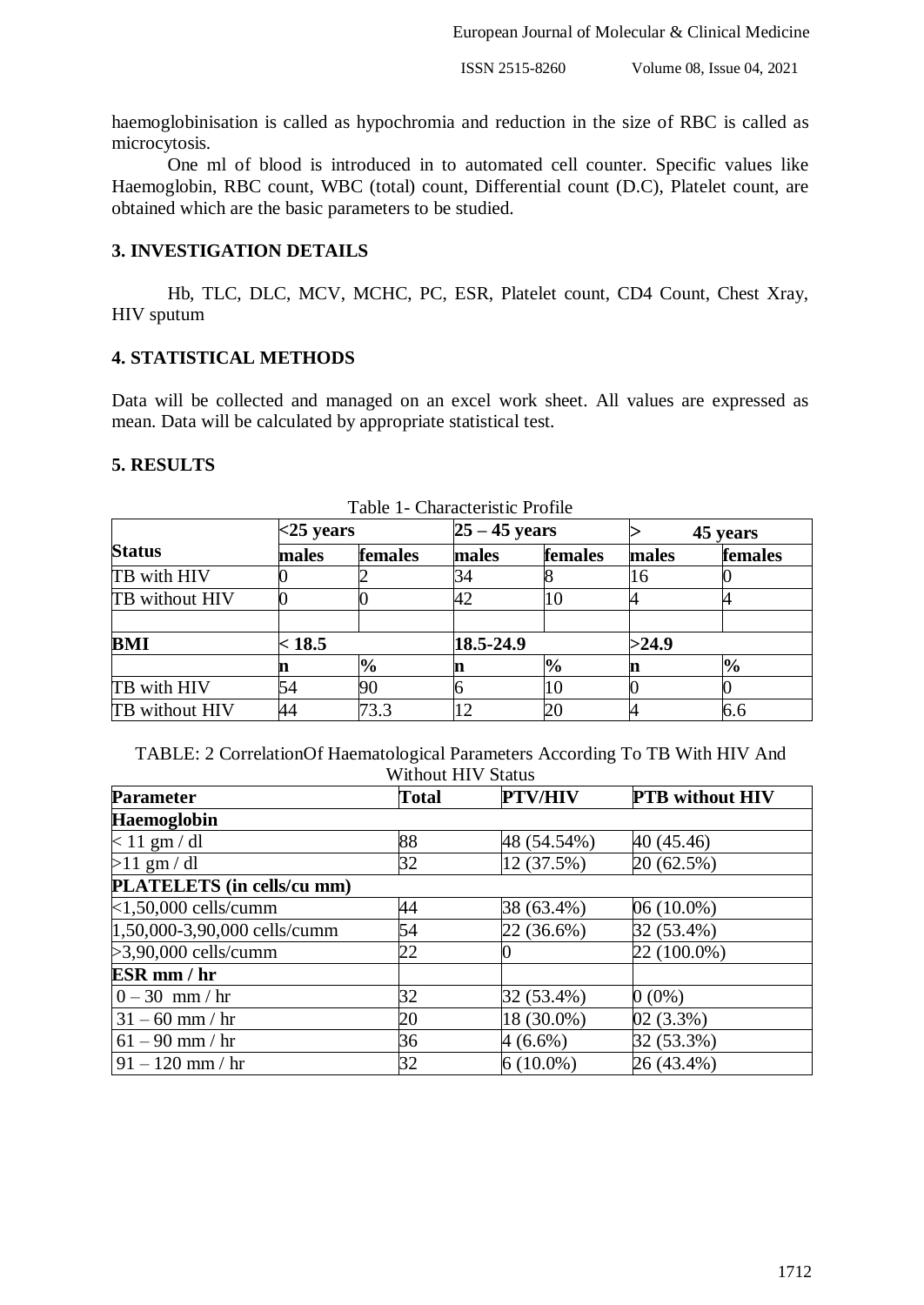| Haemoglobin                | $< 11$ gm / dl |                |                            |                |                |                |                |                      |                            | $11 \text{ gm} / \text{dl}$ |                |                      |                |                |                |                |                             |
|----------------------------|----------------|----------------|----------------------------|----------------|----------------|----------------|----------------|----------------------|----------------------------|-----------------------------|----------------|----------------------|----------------|----------------|----------------|----------------|-----------------------------|
|                            |                |                | <b>Males</b>               |                |                | <b>Females</b> |                |                      | <b>Males</b>               |                             |                | <b>Females</b>       |                |                |                |                |                             |
| TB with HIV                |                | 42             |                            | 70%            |                | 6              |                | 10 %                 | 8                          |                             | 13.3 %         |                      | 4              |                |                | 6.6%           |                             |
| TB without HIV             |                | 30             |                            | 50%            |                | 10             |                | 16.6%                | 16                         |                             | 26.6%          |                      | 4              |                |                | 6.6%           |                             |
| <b>RBC</b>                 |                |                | <3.8 million RBC/ cumm     |                |                |                |                |                      | 3.8-5.8 million RBC / cumm |                             |                |                      |                |                |                |                |                             |
|                            |                |                | <b>Males</b>               |                |                | <b>Females</b> |                |                      |                            | <b>Males</b>                |                |                      |                | <b>Females</b> |                |                |                             |
| TB with HIV                |                | 42             |                            | 70%            |                | 6              |                | 10%                  | 8                          |                             | 13.3%          |                      | 4              |                |                | 6.6%           |                             |
| TB without HIV             |                | 40             |                            | 66.6%          |                | 10             |                | 16.6%                | 6                          |                             | 10%            |                      | 4              |                |                | 6.6%           |                             |
| <b>WBC</b>                 |                |                | $<$ 3,500 cells/cumm       |                |                |                |                | 3,500-10,000         |                            |                             |                |                      |                |                |                |                | cells > 10,000 cells / cumm |
|                            |                |                |                            |                |                |                | /cumm          |                      |                            |                             |                |                      |                |                |                |                |                             |
|                            |                |                | <b>Males</b>               |                |                | <b>Females</b> |                | <b>Males</b>         |                            | <b>Females</b>              |                |                      | <b>Males</b>   |                | <b>Females</b> |                |                             |
| TB with HIV                |                | 4              |                            | 8.0%           | 0              | 0%             | 46             | 92%                  |                            | 10                          | 100%           | 0                    | 0%             | 0              |                | 0%             |                             |
| TB without HIV             |                | 0              | 0%                         |                | 0              | 0%             | 44             | 95.65% 12            |                            |                             | 85.71% 2       |                      |                | 4.35 2         |                |                | 14.29%                      |
| PLATELETS <1.5 lacs/cu mm  |                |                |                            |                |                |                |                | 1.5-3.9 lacs/cu mm   |                            |                             |                | $>3.9$ lacs / cu mm  |                |                |                |                |                             |
| cells/cu Males<br>(in      |                |                |                            |                | <b>Females</b> |                | <b>Males</b>   |                      |                            | <b>Females</b>              |                | <b>Males</b>         |                |                |                |                | <b>Females</b>              |
| mm)                        |                |                |                            |                |                |                |                |                      |                            |                             |                |                      |                |                |                |                |                             |
| TB with HIV                | 32             |                | 53.3%                      | 6              | 10%            |                | 18             | 30%                  | 4                          | 6.6%                        |                | $\boldsymbol{0}$     | $\overline{0}$ |                | 0              |                | 0                           |
| TB<br>without 6            |                |                | 10%                        | $\overline{0}$ | 0              |                | 24             | 40%                  | 8                          |                             | 13.3%          | 16                   | 26.6%          |                | $\overline{6}$ |                | 10%                         |
| <b>HIV</b>                 |                |                |                            |                |                |                |                |                      |                            |                             |                |                      |                |                |                |                |                             |
| <b>ESR</b>                 |                |                | 31-60mm/hr<br>$0-30$ mm/hr |                |                |                |                |                      | 61-90mm/hr                 |                             |                |                      | 91-120mm/hr    |                |                |                |                             |
|                            | <b>Males</b>   |                | <b>Females Males</b>       |                |                |                |                | <b>Females Males</b> |                            |                             |                | <b>Females Males</b> |                |                |                | <b>Females</b> |                             |
| TB with HIV                |                | 28 47.5% 4     |                            | 6.5% 14        |                | 23%            | $\overline{A}$ | 6.5%                 | $\overline{4}$             | 6.5% 0                      |                | 0                    | 6              | 10%            |                | 0              | 0                           |
| TB<br>without <sub>0</sub> |                | $\overline{0}$ | 0                          | 0              |                | 3%             | $\overline{0}$ | $\bf{0}$             |                            | 26 43%                      | $\overline{6}$ | 10%                  |                | 1830%          |                | 8              | 14%                         |
| <b>HIV</b>                 |                |                |                            |                |                |                |                |                      |                            |                             |                |                      |                |                |                |                |                             |

TABLE: 3 Gender wise correlation of Haematological Parameters according to TB with HIV and without HIV status

TABLE: 4 Reference Range Of Haematological Parameters

| HAEMOGLOBIN gm% RANGE      |                       | <b>MEDIAN</b> | <b>MEAN</b> |  |  |
|----------------------------|-----------------------|---------------|-------------|--|--|
| <b>TB WITH HIV</b>         | $6.4 - 12.6$ Gm       | 9.1 Gm        | 9.2 Gm      |  |  |
| TB WITHOUT HIV             | $6.0 - 12.8$ GM       | 9.9 Gm        | 9.74 Gm     |  |  |
| <b>RBC</b> (millions/cumm) | <b>RANGE</b>          | <b>MEDIAN</b> | <b>MEAN</b> |  |  |
| TB with HIV                | $2.3 - 4.2$           | 3.3           | 3.3         |  |  |
| TB without HIV             | $2.2 - 4.2$           | 3.0           | 3.1         |  |  |
| WBC (in cells /cu mm)      |                       |               |             |  |  |
| TB with HIV                | 3400 - 10000          | 6500          | 6538        |  |  |
| TB without HIV             | 3600 - 10950          | 6500          | 6696        |  |  |
| PLATELET (in cells/cu mm)  |                       |               |             |  |  |
| <b>TB WITH HIV</b>         | $40,000 - 3,00,000$   | 1,60,000      | 1,54,333    |  |  |
| <b>TB WITHOUT HIV</b>      | $1,00,000 - 5,60,000$ | 3,05,000      | 3,31,666    |  |  |
| ESR (IN MM / HR)           |                       |               |             |  |  |
| <b>TB WITH HIV</b>         | $20 - 120$            | 30            | 38          |  |  |
| <b>TB WITHOUT HIV</b>      | $60 - 120$            | 98            | 102         |  |  |
|                            |                       |               |             |  |  |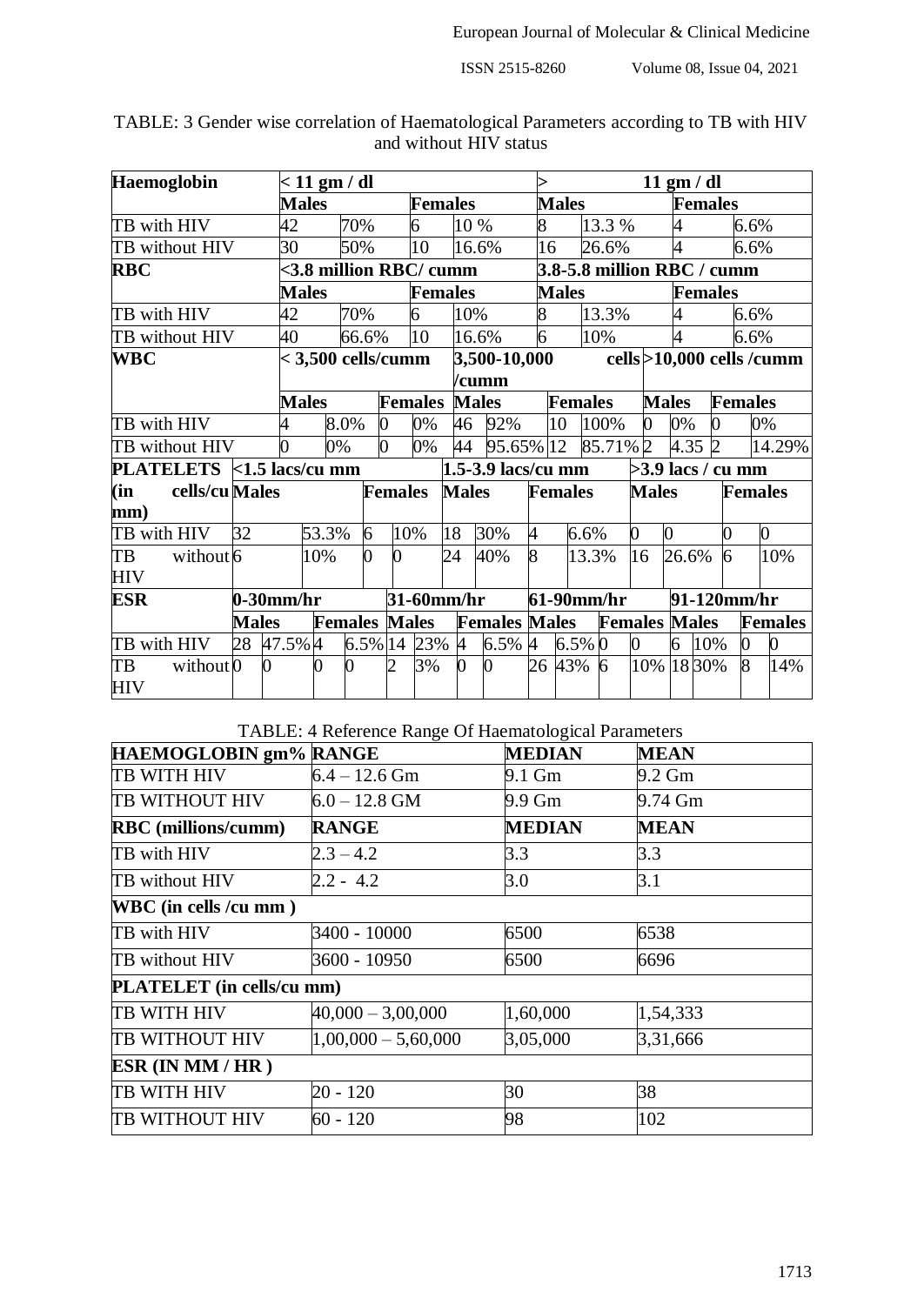#### **6. INTERPRETATION OF THE ABOVE TABLES**

In our study, 83.3% were males and 16.6 % were females in the TB with HIV group. Whereas 76.6% were males and 23.3% were females in the TB without HIV group. Hence males dominated in both groups.

In our study, 70% of patients were in the age group of  $25 - 45$  years in the TB with HIV group, whereas 86.6% of patients were in age group of 25 – 45 years in the TB without HIV. Hence, both the disease predominantly affect adults.

In our study, 90% of patients were underweight with BMI less than 18.5, in TB with HIV group, and 73.3% of patients were underweight in TB without HIV group. Since both disease causes chronic wasting, co-infection of TB with HIV may have deleterious effect in BMI.

In our study, 80 % were anemic in the TB with HIV and 66.6% were anemic in TB without HIV group. Among those anemic patients, male patients were more (70 % vs 34%) anemic.

In our study, WBC count was not much altered in both the study groups, in which more than 65% of patients had normal WBC count in the TB with HIV groups and 70% of patients had normal WBC counts in TB without HIV. Since HIV was in early stages, the WBC count has not drastically reduced.

In our study, 63.4% of patients with TB and HIV had thrombocytopenia, whereas only 10% of patients had thrombocytopenia in TB without HIV group. Instead, 36.6% of patients had thrombocytosis in the TB without HIV group.

Since isolated thrombocytopenia is a well documented feature in HIV patients, and either normal platelet counts or thrombopoeisis occur in pulmonary tuberculosis patient per se, the co-infection TB and HIV has drastically reduced the platelet count in these patients.

In our study, yet another finding is that, patients with tuberculosis per se have increased ESR count, whereas TB-HIV coinfection has drastically reduced the ESR count. Among patients with TB and HIV 83.3% of patients had ESR less than 60 mm/hr., whereas 96.6% of TB without HIV patients had ESR greater than 60 mm/hr. since, ESR is a marker of chronic inflammatory states like TB and HIV is a immunosuppressive state, the co-infection of TB with HIV has drastically reduced ESR values in these patients.

## **7. DISCUSSION**

Sixty patients were chosen randomly in each group to avoid selection bias. Patients less than 15 years and more than 60 years were excluded.

These sputum positivity patients were further subjected to clinical examination.

Those patients who gave sexual promiscuity and high risk group for sexually transmitted diseases were further subjected to HIV screening test after written consent.

The high risk group patients belong to commercial sex workers, lorry / truck drivers, multiple sex partners, child abuse, ex – prisoners, etc.

Those patients with HIV ELISA test positivity were isolated, and HIV was further confirmed using the gold standard test namely WESTERN BLOT.

These TB patients with HIV positivity were subjected to  $CD$  4 + cells count assay and HIV RNA copies were measured. Those patients with CD  $4 +$  cell count between  $200 - 350$ and HIV RNA copies between <1,00,000 were only chosen for this study.

Hence the HIV patients chosen for this study were mostly asymptomatic or in the early stage of HIV infection.

Clinically some of these patients had oral candidasis in our study group 28 patients had oral candidasis. But for that, they had only symptoms and signs of pulmonary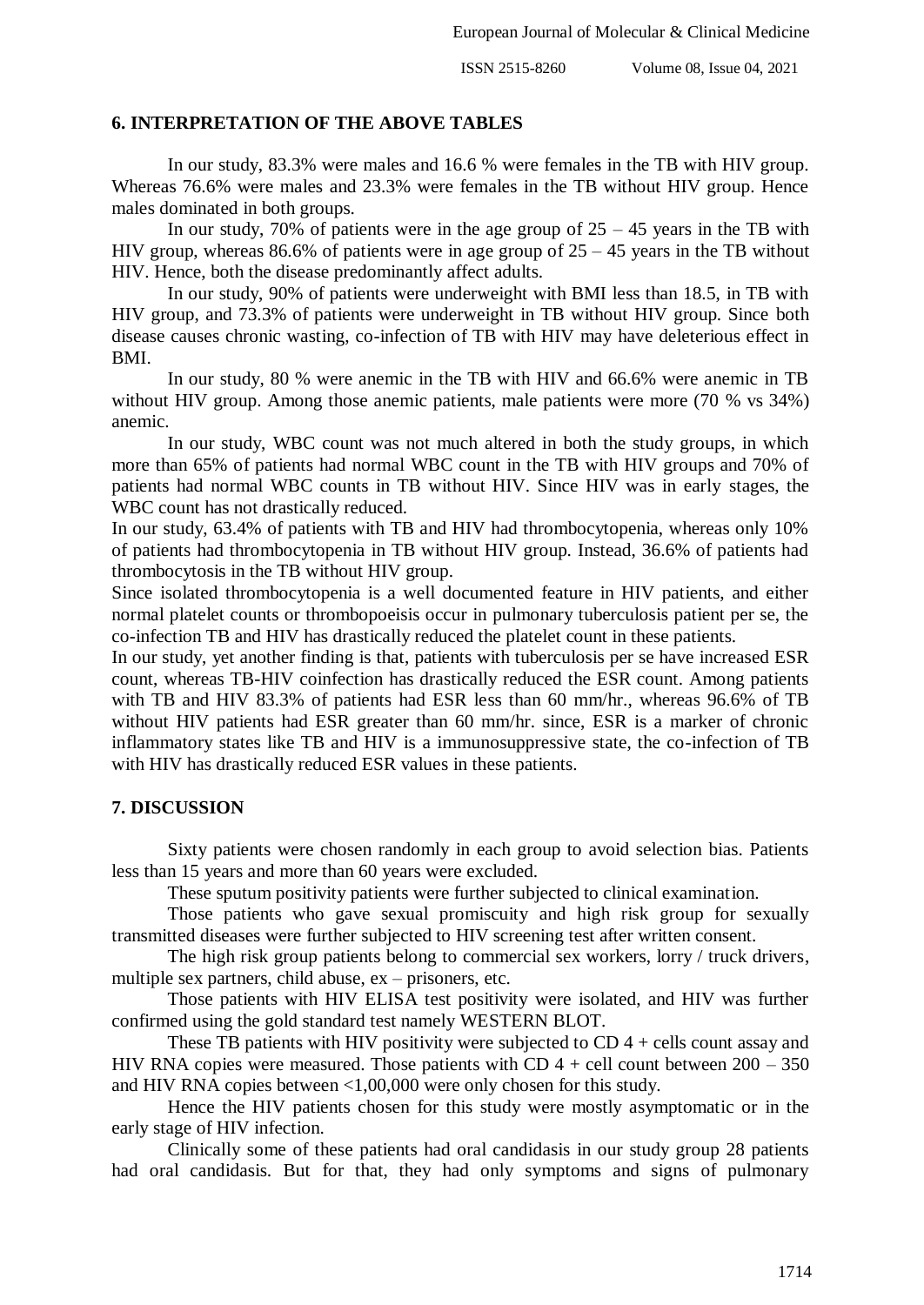tuberculosis as mentioned before.

Routine baseline investigations were done in these patients, which include renal function test, liver function test, random blood glucose. A chest X- Ray PA view was taken in all these patients.

5 ml of anti-coagulated blood was taken after venipuncture. This blood was subjected to automated analyzer counting and peripheral smear examination.

From results obtained from complete haemogram, these two sets of patients namely TB with HIV and TB without HIV were compared with respect to haematological profile.

Our study clearly shows that both HIV and TB affect the adult age group.

Among patients belonging to TB with HIV 70 % were in the age group of  $25 - 45$ years, whereas it is 86.6% in patients belonging to TB without HIV.

This is further confirmed by study conducted by Abay F, et  $al^8$ , in Tanzania, in which 74% of patients belong to age group of 25 – 45 years. Hence both TB and HIV have great impact in patients of adult age group.

Regarding the sex distribution between these two sets of patients, both HIV and TB is more common in male sex. In our study, 83% were males and 16.6% were females in patients with TB with HIV, whereas it is 76.6% males and 23.3% females in TB without HIV.

This finding cannot be taken as fool proof, as the female patients attending the thoracic medicine OP is very less, due to social stigma and taboos.

Regarding BMI, majority of patients in both the group belong to underweight i.e, BMI < 18.5 around 90 % of patients in TB with HIV group and 73.3% of patients in TB with out HIV were under weight.

According to study by Morris, Bird and et.al<sup>10</sup> the basic pathogenesis for anaemia in HIV and TB patients was due to cytokines IL-1 , IL-6 , and TNF – alpha.

Among the various haematological abnormality noted in these patients, anemia, thrombocytopenia, and variation in ESR were very significant,

## *Anemia:*

In our study anemia was found in both groups. In case of patients of TB with HIV 80% had haemoglobin less than 11gm / dl and 66.6% of TB without HIV patients had Hb less than 11 gm/dl. Among the anemic patients belonging to TB with HIV 87.5% were males and 12.5 % were females.

In case of anemic patients belonging to TB without HIV, 75% were males and 25 % were females.

Our study is well comparable to the study done by Morris, sharma et al,  $^{10}$  in which anemia was seen in 80% of patients with TB and HIV coinfection.

Our study coincide with that study conducted by Sullivan  $PS<sup>11</sup>$  in HIV infected males, i.e, around 70% of male patients are anemic in the category of TB with HIV. Mostly these patients belong to HIV infection or immunological AIDS, which are cases chosen particularly for this study.

Since the HIV patients chosen for this study belong to early stage of HIV infection, there were no remarkable changes in WBC counts. According to Murphy M, Metcalfe et.al<sup>12</sup>, neutropenia occur in late stage of CLINICAL AIDS, whereas lymphocytopenia may occur before neutropenia as HIV infection mostly attacks lymphocytes.

In our study also both the group of patients i.e. TB with HIV and TB without HIV had normal WBC count in 93%.

In case of differential count, 23% of TB with HIV patients had lymphocytopenia.

In patients with tuberculosis, there was no significant alteration in terms of total WBC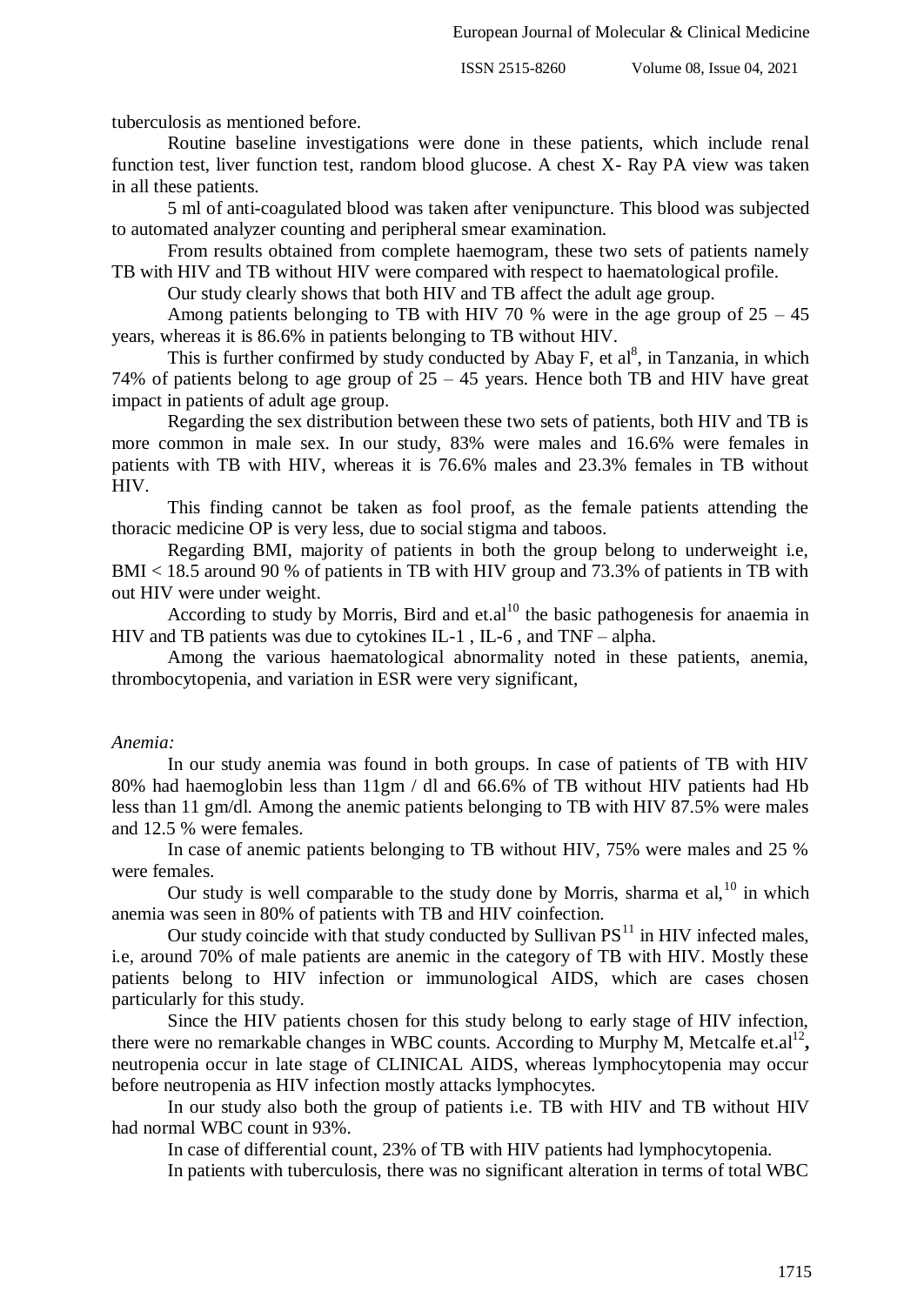counts, and differential counts. 12% of patients with Tuberculosis per se had lymphocytosis.

## *PLATELETS:*

According to a study conducted in 350 pulmonary TB patients, thrombopoeisis is seen 33% of patients, 3 % had thrombocytopenia and 64% had normal to low normal level of platelets (Dr. Sharma MD AIIMS, JIMA, 2006)

In HIV positive patients, according to Sullivan PS, Hanson DL et  $al<sup>11</sup>$ , and isolated thrombocytopenia may be early consequences of HIV infection and if CD 4 count is less than 250, this may increase upto 40 % due to direct toxic effects of HIV on the megakaryocytes.

According to Vijay Babu C et  $al<sup>13</sup>$  HIV and haematological problems, thrombocytopenia is common in HIV disease and only if persistent, cause bleeding.

In our study, 63.3% of patients belonging to TB with HIV positive status had thrombocytopenia, whereas only 10% of patients had thrombocytopenia among TB without HIV status.

In the contrary, 53.3% of patients had normal platelet counts and 36.6% had thrombocytosis in patients with TB per se.

Among the patients with thrombocytopenia I TB with HIV study group, 84.2% were males and 15.7% were femalesAmong patients with thrombocytosis in TB with HIV negative status, 72.7% were males and 27.2% were females.

## *ERYTHROCYTE SEDIMENTATION RATE*

ESR is a marker of ongoing inflammatory reaction. It may be elevated in gross situations. The tuberculosis patients had high ESR value compared HIV positive TB patients.

According to the study of KamaleshSarkaret  $al<sup>14</sup>$ , ESR may be an indicator for screening of tuberculosis patients for underlying HIV infection, particularly in poor resource settings.

They had taken 34 patients with TB positive and HIV positive in one group and 25 patients with TB without HIV in another group. They have done routine investigation which included Total count (TC), Differential count DC), haemoglobin (Hb), ESR for both group of patients.

The data were compared between the two groups. According to the study, there was not much difference in basic investigations between these two groups except in ESR values. Most tuberculous patients with HIV infection had a much lower ESR value compared to the control group.

TB with HIV Mean value of ESR 38.5 mm/hr Median value of ESR 30 mm/hr TB without HIV Mean value of ESR 142 mm/hr Median value of ESR 108mm/hr.

In our study, 96.6% of patients belonging to TB without HIV negative status had ESR more than 60 mm / hr., in which 73.3% were males and 26.3% were females. Only 3.3% of patients in TB with out HIV had ESR less than 60 mm / hr.

In our study , 83.3% of patients belong to TB with HIV had ESR in the range of 0-60 mm/hr. and only 16.6% of patients in this group had ESR in range of  $61 - 120$  mm/hr.

Among these 66.6% of males had ESR less than 60 mm / hr and 16.6% of females had ESR less than 6omm / hr.

Hence **p value is 0.001,** which is significant, we can conclude that ESR is drastically reduced in patents with TB- HIV co-infection rather TB alone.

## **8. CONCLUSION**

Boththediseasespredominantlyaffectthemalesex. Both the diseases affect the economically productive age group of the nation,namelyadults belonging to  $25 - 45$  years. Anemia is common in both diseases, but the combination further worsens thisscenario.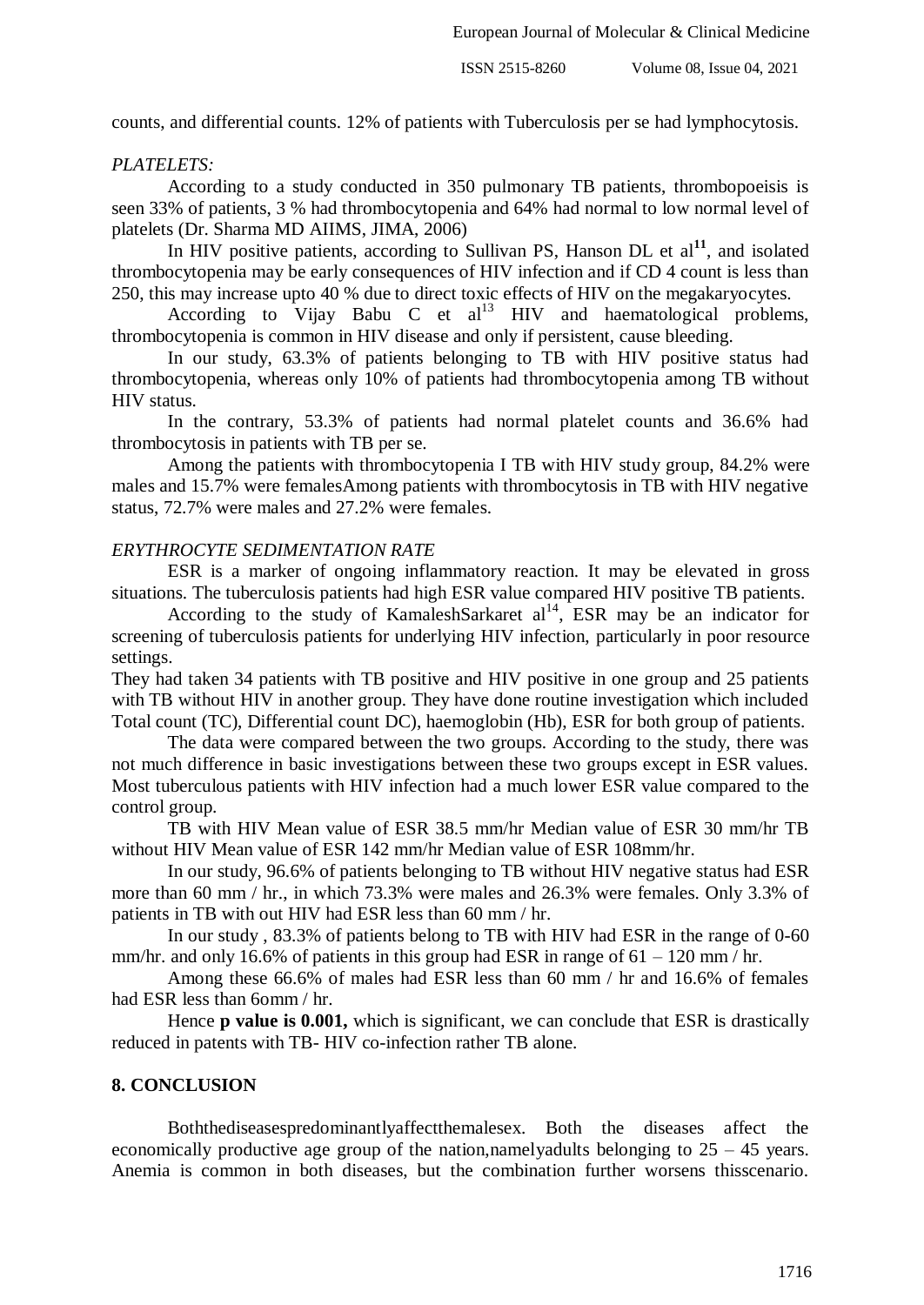ThereisnotmuchreductioninWBCcount,asthepatientschosenforthisstudybelong to either asymptomatic AIDS orimmunological AIDS. TheplateletcountsaredrasticallyreducedeveninasymptomaticAIDSpatients, hence this parameter can be used as marker of early HIV infectionamongthe pulmonary tuberculosis patients. ESR values are drastically reduced in TB patients with HIV, rather TB patientsper se. hence, an ESR less than 60 mm / hr in pulmonary tuberculosis patientsshouldarouseasuspicionofunderlyingimmunocompromised state.

## **REFERENCES**

- [1] Amilo GI, Meludu SC, Ele PU, Ezechukwu C, Onyenekwe C, Chukwu MI. Haematologic indices in pulmonary tuberculosis with or without HV Co-infection in South Eastern Nigeria. Advances in Life Science and Technology. 2013;11:1-7.
- [2] Morris CD, Bird AR, Nell H. The haematological and biochemical changes in severe pulmonary tuberculosis. QJM: An International Journal of Medicine. 1989 Dec 1;73(3):1151-9.
- [3] Bozoky G, Ruby E, Goher I, Tóth J, Mohos A. Hematologic abnormalities in pulmonary tuberculosiss. Orvosihetilap. 1997 Apr 1;138(17):1053-6.
- [4] Dikshit B, Wanchu A, Sachdeva RK, Sharma A, Das R. Profile of hematological abnormalities of Indian HIV infected individuals. BMC hematology. 2009 Dec;9(1):1- 6.
- [5] Ebrahim O, Folb PI, Robson SC, Jacobs P. Blunted erythropoietin response to anaemia in tuberculosis. European journal of haematology. 1995 Oct;55(4):251-4.
- [6] Rohini K, Bhat MS, Srikumar PS, Kumar AM. Assessment of hematological parameters in pulmonary tuberculosis patients. Indian Journal of Clinical Biochemistry. 2016 Jul;31(3):332-5.
- [7] Singh KJ, Ahluwalia G, Sharma SK, Saxena R, Chaudhary VP, Anant M. Significance of haematological manifestations in patients with tuberculosis. The Journal of the Association of Physicians of India. 2001 Aug 1;49:788-90.
- [8] Abay F, Yalew A, Shibabaw A, Enawgaw B. Hematological abnormalities of pulmonary tuberculosis patients with and without HIV at the University of Gondar Hospital, Northwest Ethiopia: a comparative cross-sectional study. Tuberculosis research and treatment. 2018 Dec 30;2018.
- [9] Yaranal PJ, Umashankar T, Harish SG. Hematological profile in pulmonary tuberculosis. Int J Health Rehabil Sci. 2013;2(1):50-55.
- [10] Morris CD, Bird AR, Nell H. The haematological and biochemical changes in severe pulmonary tuberculosis. QJM: An International Journal of Medicine. 1989 Dec 1;73(3):1151-9.
- [11] Sullivan PS, Hanson DL, Chu SY, Jones JL, Ward JW, Disease Group TA. Epidemiology of anemia in human immunodeficiency virus (HIV)-infected persons: results from the multistate adult and adolescent spectrum of HIV disease surveillance project. Blood, The Journal of the American Society of Hematology. 1998 Jan 1;91(1):301-8.
- [12] Murphy MF, Metcalfe P, Waters AH, Carne CA, Weller IV, Linch DC, Smith A. Incidence and mechanism of neutropenia and thrombocytopenia in patients with human immunodeficiency virus infection. British journal of haematology. 1987 Jul;66(3):337- 40.
- [13] Vijay Babu C. 2008 *Haematological Profile of Pulmonary Tuberculosis Patients With and Without HIV* (Doctoral dissertation, Madurai Medical College, Madurai).